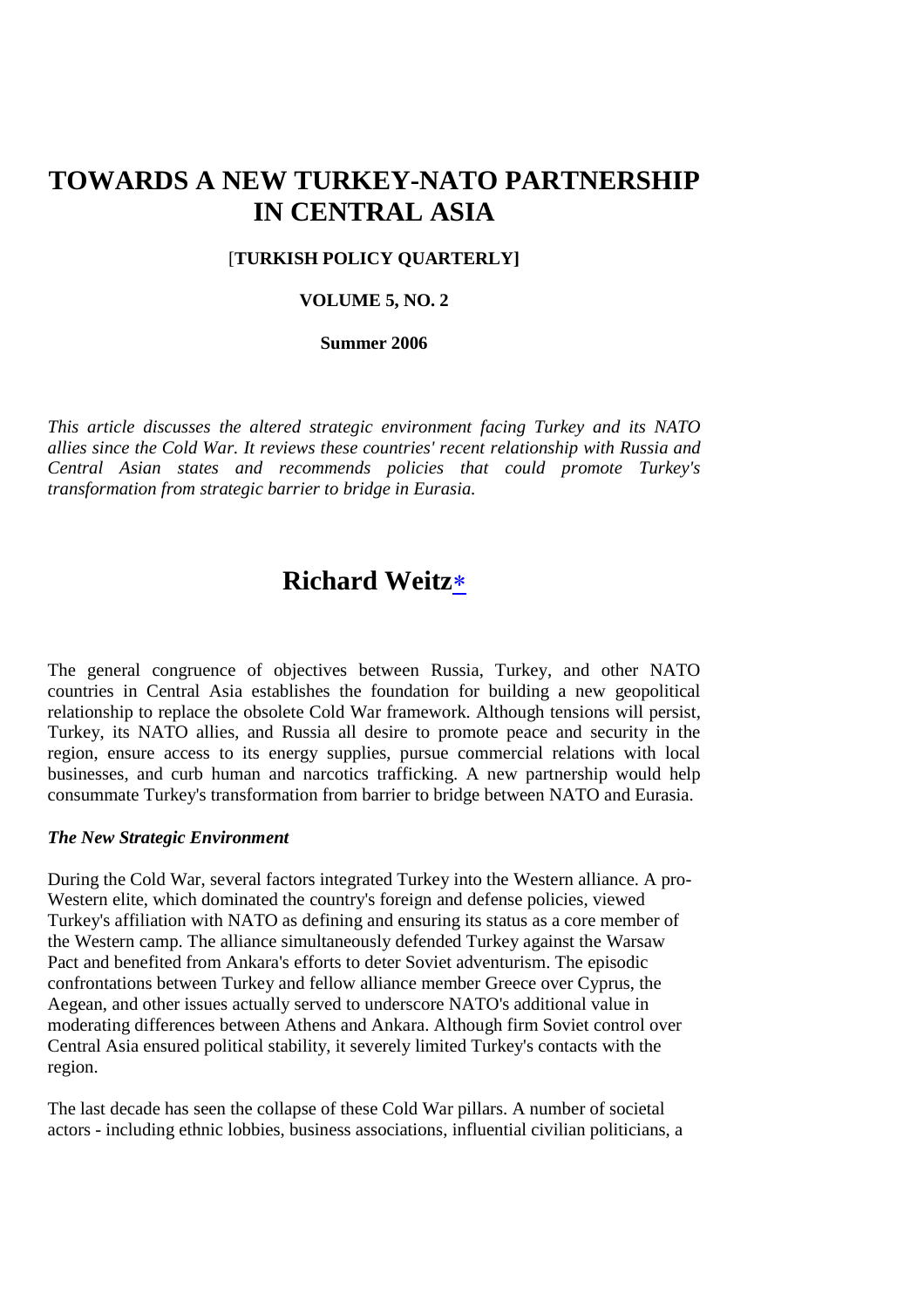resurgent religious establishment, as well as the general public - now exerts considerable influence on Turkish decision making. They have pushed for major departures from the status quo even in sensitive areas of Turkey's foreign and defense policy. NATO countries no longer worry about a possible military confrontation with Moscow. EU members have become preoccupied with organizational reform, economic restructuring, and integrating recent members. Efforts to develop a European Security and Defense Identity (ESDI) distinct from NATO have presented challenges for Turkey due to its limited influence on EU decision making. In addition, many Europeans evince continued reluctance to consummate Turkey's long-discussed entry into the EU. They characterize the accession negotiations that formally began in October 2005 as a decade-long process that might not lead to full membership even if Turkey completes them successfully. Elsewhere, the war in Iraq has substantially weakened Turkish-American security ties. The Soviet Union's disintegration has created, if not a power vacuum, then at least an extremely fluid geopolitical environment in Central Asia.

# *Turkey and Central Asia*

Turks have substantial cultural, historical, ethnic, religious, and linguistic ties with Central Asians, but the Cold War severely limited direct contact. After the USSR's collapse in the early 1990s, some Turks-animated by "Turanism" (Turanlýk), "pan-Turkism" (Türkçülük), and "Neo-Ottomanism"-believed they could exploit these connections, along with Turkey's proximity to Central Asia and its affiliation with Western institutions, to establish a leading presence in the region. Public officials and private groups, especially those espousing Islamist and nationalist ideologies, began to provide substantial technical assistance to the region. Important development mechanisms included the Turkish International Cooperation Agency (created in 1992 under the auspices of the Ministry of Foreign Affairs), the Foreign Economic Relations Board (an association of bilateral business councils), and other institutions. Turkey also established direct air flights and satellite broadcasts to Central Asian countries, offered thousands of scholarships for Central Asian students in Turkey, and took additional steps to broaden cultural ties. Furthermore, Prime Minister Süleyman Demirel, President Turgut Özal, and other influential Turks occasionally spoke of forming a commonwealth of Turkic peoples or an association of independent Turkic states.

It soon became apparent, however, that Turkey lacked the resources to compete for regional influence at the level of Russia or China. Although Americans and Europeans eagerly promoted Turkey as a model for Central Asia's newly independent states, Western governments provided little support for Turkish efforts. Central Asian leaders may have found it useful at times to declare their affinity with Turkey, but they dedicated most attention towards moving closer to foreign countries with greater international influence and resources, especially Russia, China, and the United States. As a result, the agenda of the annual "Turkic summits" soon came to be dominated by cultural issues rather than political or security questions. The Central Asian governments refused to take even largely symbolic steps such as recognizing the "Turkish Republic of Northern Cyprus." After several frustrating years, Turkish leaders refocused their attention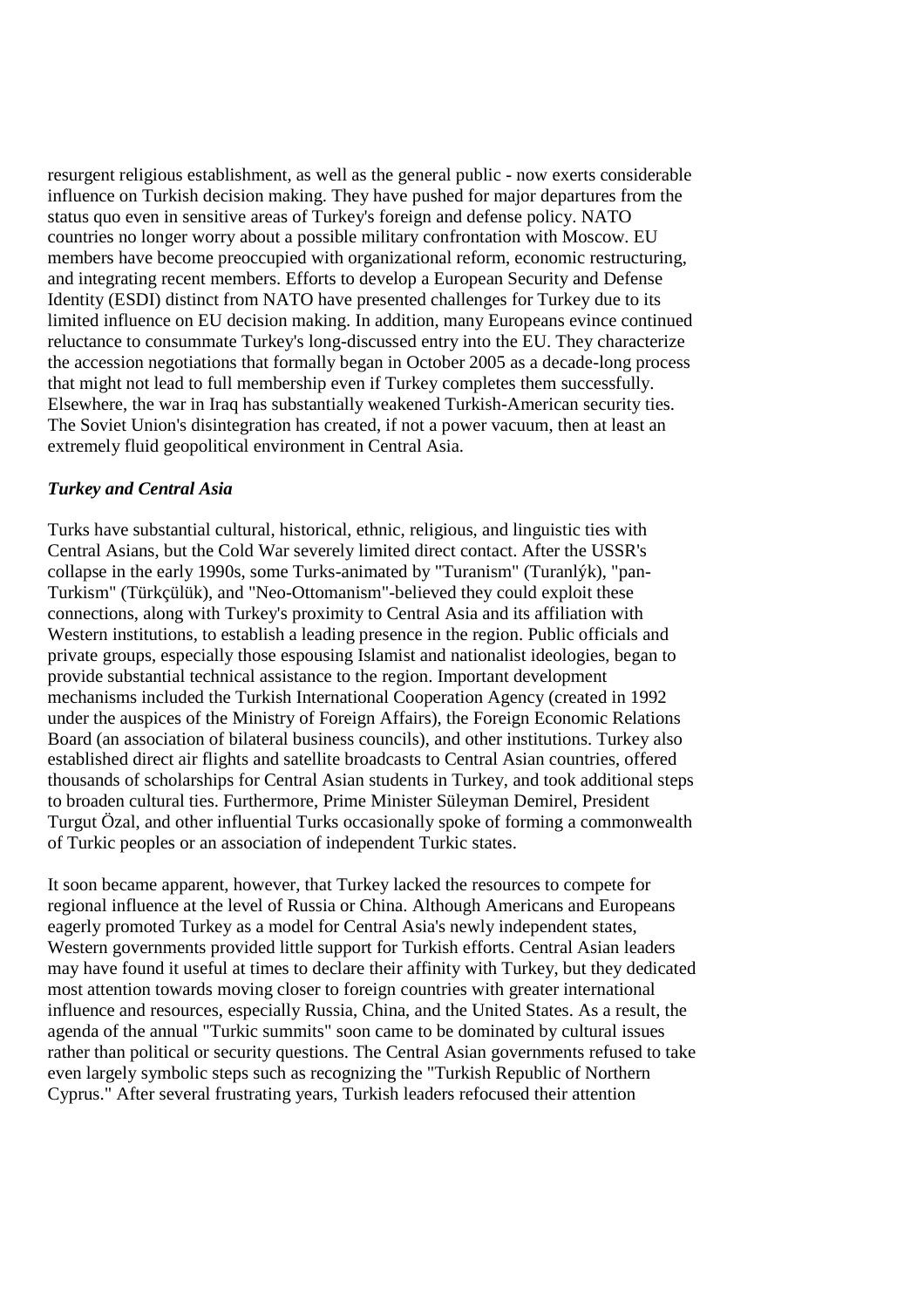elsewhere, especially towards their complex relations with the EU, the threatening situation in Iraq, and constructing a new Turkey-Russia relationship.

#### *Major Improvements in Turkish-Russian Relations*

Partly thanks to skillful Turkish diplomacy, ties between Ankara and Moscow have strengthened considerably in recent years. Despite differences over Armenia, Chechnya, and other security issues, both governments have cooperated to combat terrorist threats and support post-conflict stabilization efforts in Afghanistan. Earlier this year, the Turkish and Russian navies agreed on a joint initiative (entitled "Operation Black Sea Harmony") to counter mutual maritime threats. Bilateral commerce and investment have soared due to Russia's role as Turkey's major energy supplier, the millions of Russian tourists who visit Turkey, and the extensive role of Turkish contractors in several sectors of the Russian economy, especially construction. With an annual volume of 15 billion dollars in 2005 (up from 1.5 billion dollars in 1991), Russia has become Turkey's second largest trading partner after Germany. When President Vladimir Putin visited Turkey in December 2004, he and Turkish President Ahmet Necdet Sezer signed six cooperation agreements in the areas of energy, finance, and security.

In June 2006, Sezer met Putin again in Moscow. Their conversation centered on energy collaboration. Russia currently supplies more than half of Turkey's natural gas, as well as 20 percent of its oil. Most of the gas deliveries pass through a convoluted pipeline that traverses Moldova, Ukraine, Romania, and Bulgaria. Starting in February 2003, the two countries began using a new direct "Blue Stream" dual pipeline, which runs under the Black Sea. At the November 2005 ceremony celebrating its official opening, Putin announced that Russia and Turkey would discuss extending Blue Stream to Greece, Italy, Israel, and possibly other countries. The Russian energy company Gazprom is now exploring with Turkish officials and firms the possibility of constructing large underground gas storage sites in Turkey and a liquefied natural gas (LNG) export terminal at Ceyhan. This port already receives oil deliveries by pipeline from Iraq. While frictions have arisen between Turkey and Russia over which country should assume the lead role in supplying Central Asian gas to European importers, both countries have overlapping interests in expanding this market. For instance, the creation of a "South European Gas Ring" would enable Russia to deliver gas to Europe without having to traverse Ukrainian territory. From Ankara's perspective, it would provide Turkey with millions of dollars in transit fees, reduce tanker traffic through the congested Bosphorus Straits, and help transform the country from a conduit to an energy hub for the entire eastern Mediterranean.

Turkey and Russia also have parallel regional security interests. For instance, they share the belief that other NATO countries, particularly the United States, have paid insufficient attention to their concerns in Iraq and Iran. In Central Asia, Turkish and Russian interests converge more than they differ. Both countries seek to reduce terrorism (especially by sharing intelligence), increase oil and gas production, and curb human and narcotics trafficking. Unlike some more distant governments, Turkey and Russia also desire to limit disruptive political upheavals in Central Asia and neighboring regions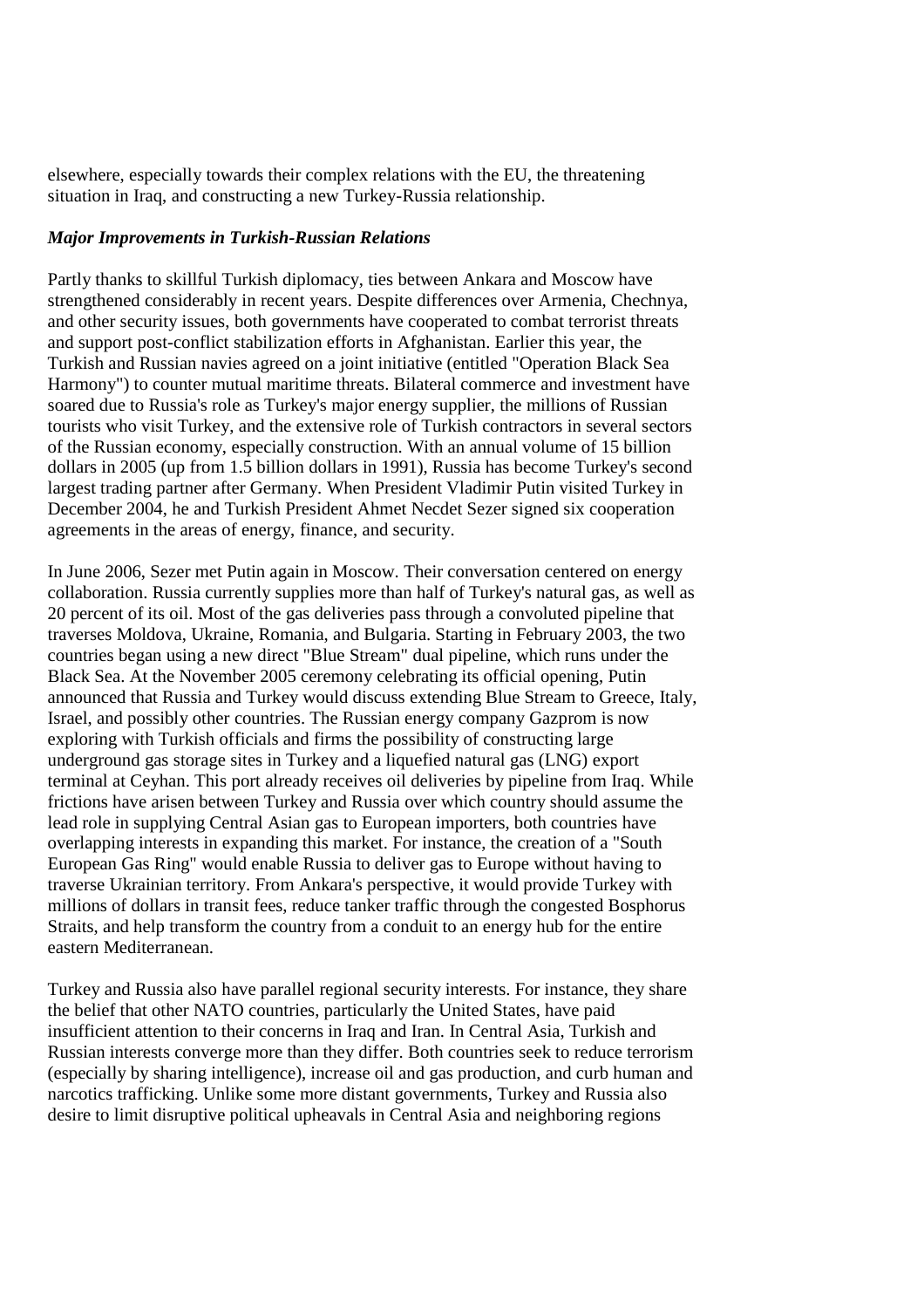given the risks of such chaos spilling across their borders. Moreover, the independent policies Ankara has pursued towards Iraq and other issues presumably have lessened Moscow's concerns about Turkey serving as an anti-Russian stalking-horse for Western interests in the region.

# *Advancing NATO's Ties with Russia and Central Asia*

Other NATO countries should encourage Turkey's leaders to avoid seeing their growing ties with Russia, Central Asia, and possibly Iran as a kind of "Eurasian strategic alternative." By helping sustain good relations between NATO and Russia, Turkish officials could also promote cooperation among all three parties. A recent example of such beneficial collaboration occurred in December 2005, when these governments agreed that the Turkish International Academy Against Drugs and Organized Crime would expand its training programs in Central Asia as part of a NATO-Russian initiative.

NATO began developing contacts with Central Asian governments in the mid-1990s, when most of them joined the alliance's Euro-Atlantic Partnership Council (EAPC) and its related Partnership for Peace (PfP) program. These institutions have enabled NATO and former Soviet bloc countries to undertake joint initiatives on a range of issues, including military interoperability, defense conversion and reform, Internet connectivity, as well as management of natural disasters and other emergencies. Two recent developments have augmented NATO's interests and activities in Central Asia. First, since the alliance has offered full membership to most East European countries, promoting military reform and cooperation in Central Asia and the Caucasus have become the main residual focus of the PfP program. Second, the 9/11 terrorist attacks and Operation Enduring Freedom (OEF) in Afghanistan resulted in a substantial increase in NATO's regional military presence. Former NATO Secretary General Lord George Robertson, who visited the region in 2003, said that the events of 9/11 have led the alliance to appreciate "that our security is linked closely to security in remote areas. Central Asia is now going to be very much part of NATO's agenda." When the alliance took charge of the International Security Assistance Force (ISAF) in Afghanistan in August 2003, NATO representatives negotiated military transit agreements and other supportive arrangements with neighboring Central Asian governments. At their June 2004 Istanbul summit, NATO governments designated Central Asia, along with the Caucasus, as an area of "special focus." They also decided to establish a Special Representative for Central Asia and station a permanent liaison officer in the region (Tugay Tuncer of Turkey).

During the last several years, however, the perceived involvement of NATO countries in promoting democratic "color" revolutions in the former Soviet Union has led Central Asian leaders to curtail the activities of Western-sponsored non-governmental organizations. Even the once popular Western military presence in Eurasia has become suspect. The alliance's surging military presence in the region after September 2001 reduced Turkey's intermediary role between Central Asia and the West. Now that NATO's relations with some local governments have deteriorated, Ankara's value for both sets of partners should rise accordingly.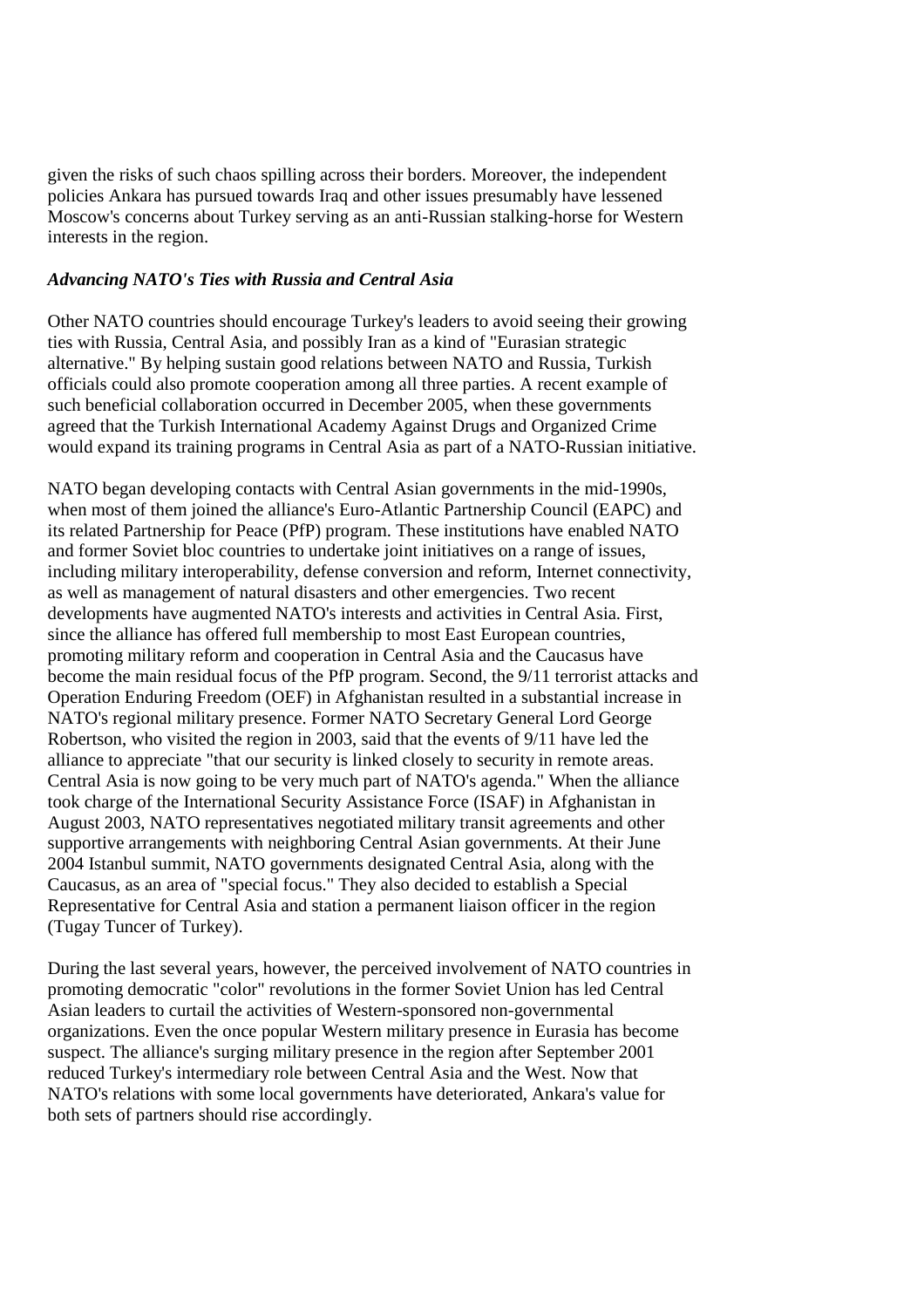Turkey is well-positioned to fulfill this bridging function between its NATO allies and Eurasia. Although many influential Turks recognize that Central Asia's authoritarian governments eventually should become more democratic, Ankara has taken a measured approach towards promoting political reforms in the region. During the 2005 disorders in Kyrgyzstan and Uzbekistan, for instance, the Turkish government called on all parties to uphold both civil liberties and public order. Central Asian leaders tend to view Turkey's activities more favorably than those of other Western countries seen as more directly promoting Eurasia's "colored" revolutions. Turks have also provided substantial advice, observers, and other assistance to Central Asian elections. Turkey's NATO ties, democratic regime, moderate Muslim population, and limited financial and other resources-which temper any ambitions of regional hegemony-further enhance its influence in Central Asia. These appealing attributes have enabled Turkey to become an influential participant in the Organization of the Islamic Conference (OIC). In late 2004, the OIC elected a Turkish national as its Secretary General for the first time. The value of this connection for NATO became evident in February 2002, when Istanbul hosted an unprecedented joint OIC-EU meeting. The 72 countries attending issued a communiqué affirming Turkey's "readiness to facilitate communication among the participating countries and organizations."

Turkey could even play a role in helping reconcile Uzbekistan (presumably under a different government) and other NATO countries. Ankara has had complex relations with Uzbekistan since its independence. After the USSR's collapse, Uzbekistan was the only Central Asian government to have Turkey, rather than Russia, represent its interests abroad. In the late 1990s, relations deteriorated after the main political opponent of Uzbek President Islam Karimov took refuge in Turkey. In December 2003, relations improved when the two governments signed an accord that deepened their economic ties and joint efforts against terrorism. Even after the Uzbek government's May 2005 crackdown at Andijan, Turkey has continued to provide training and equipment to its military and internal security forces

The military ties between Turkey and Central Asia could help promote peace both within the region and elsewhere. During the past two decades, the Turkish armed forces have participated in many peacekeeping missions conducted under the auspices of NATO, the OSCE, and the United Nations. Their contributions have included a 700-man battalion to the SFOR operation in Bosnia-Herzegovina, a 1,000-man battalion to the KFOR mission in Kosovo, and smaller contingents to missions in East Timor, Georgia, Macedonia, and Somalia. These diverse experiences have prepared the Turkish military to lead future peacekeeping missions in Central Asia-either to stop a conflict between two countries or a civil war within one. The Turkish armed forces can also help generate Central Asian support for peacekeeping operations and humanitarian interventions elsewhere, which would advance NATO's goal of strengthening Central Asian militaries' professionalism and effectiveness. Although Central Asian governments initially expressed interest in participating in such missions, the subsequent increase in local terrorism resulted in their concentrating national military resources at home to counter local threats.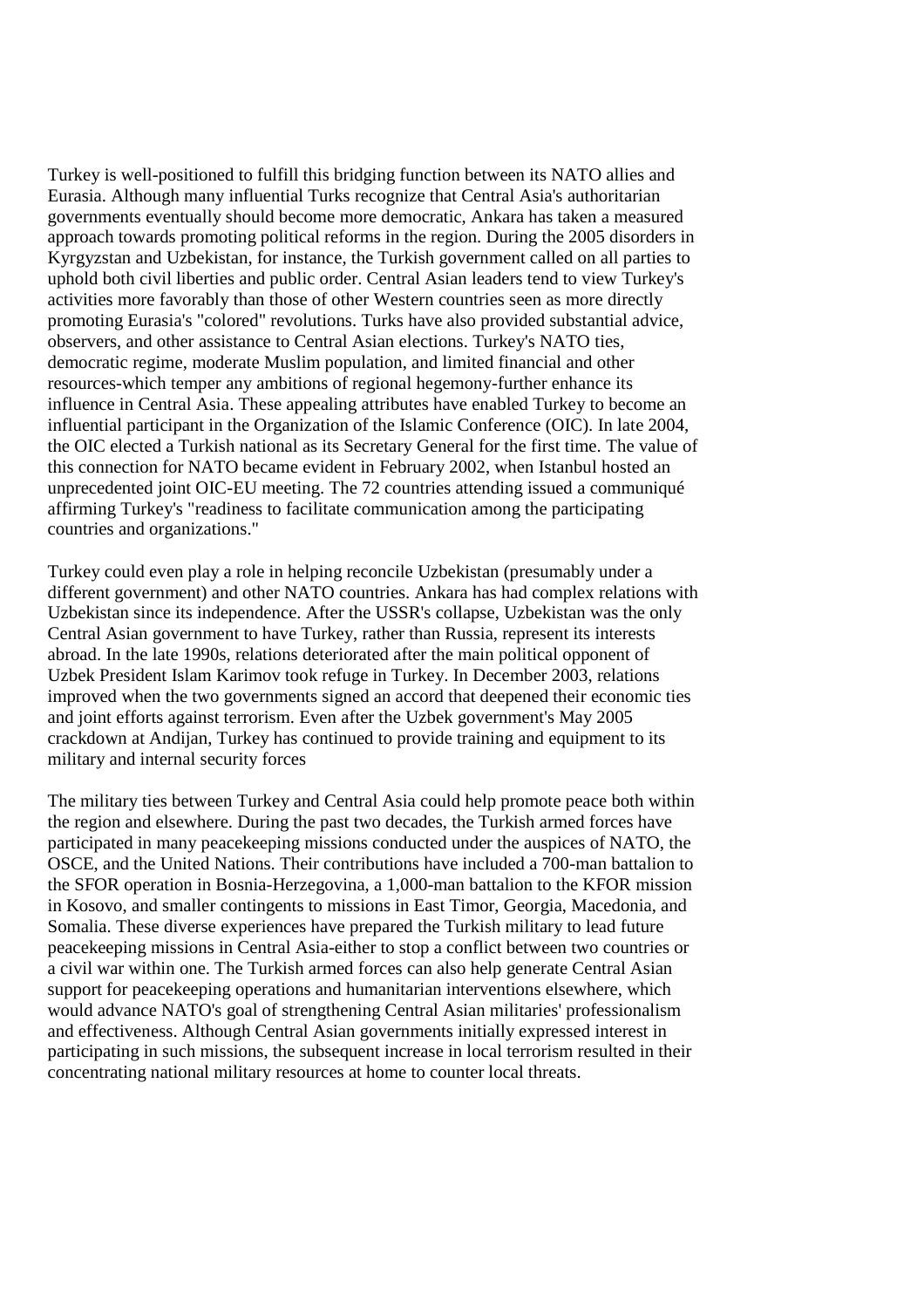Closer cooperation between NATO and Turkey in Eurasia could also help improve their own troubled ties. Ironically, while other alliance members have become increasingly concerned about promoting stability in Turkey's neighborhood, the end of the shared Soviet threat has raised doubts among Turks about NATO's continued commitment to their security. In 1990, Germany and several other allied governments evinced a clear reluctance to defend Turkey should Iraq attack it-calling into question the presumed (if not legally obligatory) strength of NATO's Article 5 collective security guarantee.

Despite these divergences, Turkey still contributes substantially to promoting Western security interests in Central Asia. The Turkish government has established bilateral assistance programs with most regional intelligence, defense, and law enforcement agencies. It also has become heavily involved in PfP projects in Central Asia. In Afghanistan, the Turkish military has twice assumed command of ISAF and has contributed over one thousand troops to the post-conflict stabilization mission. Turkish firms have been very active in the country's transportation and construction sectors (including helping build the new U.S. Embassy in Kabul). Turkey's assistance also helps limit the spread of terrorism and organized crime to Central Asia and other countries from Afghanistan.

### *Developing NATO-SCO Contacts*

The Shanghai Cooperation Organization (SCO) has emerged as one of Central Asia's most important multilateral institutions. It presently includes China, Kazakhstan, Kyrgyzstan, Russia, Tajikistan, and Uzbekistan as full members. India, Iran, Mongolia, and Pakistan have observer status. Cooperation against "terrorism" (broadly defined) has become the institution's priority, centered on the Regional Antiterrorism Structure (RATS) in Tashkent, Uzbekistan. SCO members also have undertaken joint initiatives to combat narcotics trafficking and organized crime, including by establishing a joint working group with Afghanistan.

Opposition from Russia, China, and other SCO governments presently precludes Washington from obtaining formal membership or observer status in the organization. In contrast, SCO members might allow Turkey to join because of its long-standing ties to Central Asia, dramatically improved relations with Russia, and growing contacts with China. Ankara has expressed interest in developing ties with the SCO given its problematic relations with Brussels and Washington. Turkey's entry into the SCO would make Ankara the only member of both the SCO and NATO, reaffirming its role as a geopolitical bridge. It also could help prevent the organization's transformation into an anti-American bloc or a concert of hostile anti-democratic states. For example, the Turkish government could invite U.S. and other NATO observers to attend any session it sponsors. This practice would follow the precedent set at the July 2005 SCO summit in Astana, when host Kazakh President Nursultan Nazarbayev, then SCO chairman, invited senior officials from India, Iran, and Pakistan to participate as "guests of the chairman." Although these countries became formal SCO observers at the summit, Afghan representatives have participated in several SCO meetings (e.g., President Hamid Karzai attended the June 2004 summit in Tashkent) without gaining such status.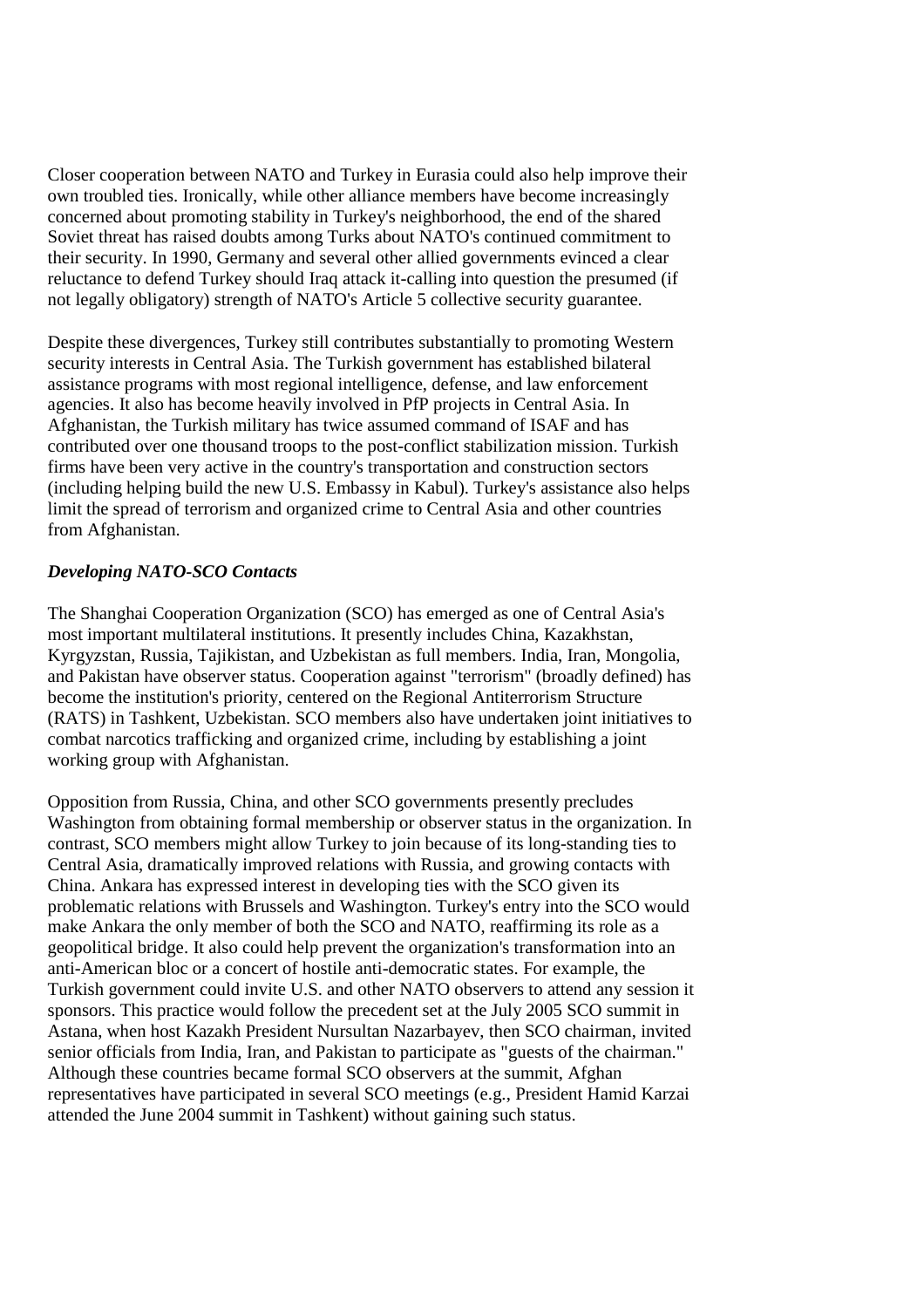# *Deepening Turkey-EU Cooperation Through Central Asia*

From the perspective of Turkey-EU relations, enhanced Turkish-NATO cooperation in Central Asia would highlight Ankara's ability to promote Western interests in the region. Turkey's pivotal geographic location already makes it an important pro-European force in Central Asia. It lies at the crossroads of Europe, the Caucasus, Central Asia, and the Middle East, making it a pathway for sharing products and ideas between these regions. For instance, accelerating the Nabucco pipeline project represents the most plausible way for the EU to diversify its source of natural gas imports. According to current plans, this proposed pipeline will begin carrying gas from the Middle East and Central Asia through Turkey in 2011. Expanding Blue Stream could also help overcome future disruptions in the Russian-controlled gas pipeline traversing Ukraine. Furthermore, geography requires EU countries to work closely with Ankara to counter the illicit flow of narcotics and people from Central Asia into Europe. Broader cooperation with Turkey in Central Asia would effectively extend the reach of the EU's European Neighborhood Policy, which currently excludes the region.

Turkey's formal entry into the EU would enable the institution's current members to become more influential strategic players in the region. Despite EU members' heightened interest in countering Central Asian terrorism after the 9/11 attacks, which engendered a tremendous increase in European bilateral and multilateral development aid to the region, the European Union has remained a marginal actor in Central Asian security affairs. Its stated objectives include eliminating sources of conflict and terrorism such as environmental degradation, economic underdevelopment, and disputes over water and other natural resources. The EU also seeks to counter illicit trafficking in narcotics, weapons, and people. But the organization's main focus remains developing the region's energy and transportation routes, expanding opportunities for trade and investment, and promoting political, economic, and social reforms.

The EU's futile campaign last year to persuade the Uzbek government to permit an independent investigation of the Andijan events has made clear its limited influence in Central Asia. In addition, the governments of Russia and Central Asia hesitate to cooperate with the EU even on antiterrorism because they accuse its members of employing "double standards." They feel more comfortable working with Turkey because of Ankara's broader interpretation of terrorist threats. If the EU were to participate in peacekeeping missions in Central Asia, the Turkish armed forces would probably assume a major role given their large size relative to other EU militaries, substantial experience participating in international peacekeeping missions, and Turkey's proximity and extensive security interests in the region.

### *Promoting Regional Prosperity*

Turkey's status as a major hub for NATO-Central Asian commerce is most evident in the energy sector. To diversify the country's sources of supply, Turkish officials have sought to increase purchases of oil and natural gas from Azerbaijan, Kazakhstan, and Turkmenistan-primarily by constructing additional energy pipelines that bypass Russia.